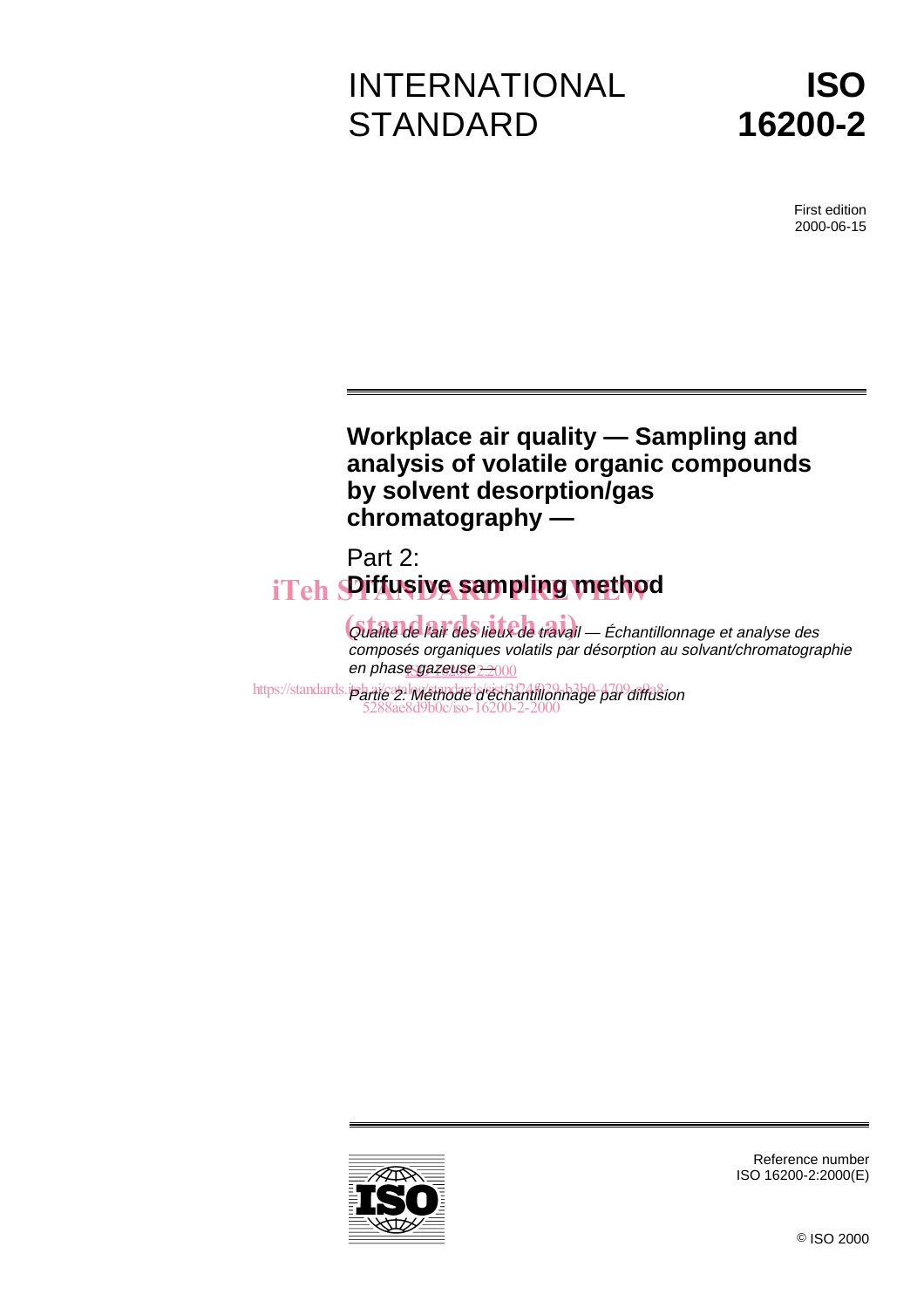#### **PDF disclaimer**

This PDF file may contain embedded typefaces. In accordance with Adobe's licensing policy, this file may be printed or viewed but shall not be edited unless the typefaces which are embedded are licensed to and installed on the computer performing the editing. In downloading this file, parties accept therein the responsibility of not infringing Adobe's licensing policy. The ISO Central Secretariat accepts no liability in this area.

Adobe is a trademark of Adobe Systems Incorporated.

Details of the software products used to create this PDF file can be found in the General Info relative to the file; the PDF-creation parameters were optimized for printing. Every care has been taken to ensure that the file is suitable for use by ISO member bodies. In the unlikely event that a problem relating to it is found, please inform the Central Secretariat at the address given below.

# iTeh STANDARD PREVIEW (standards.iteh.ai)

ISO 16200-2:2000 https://standards.iteh.ai/catalog/standards/sist/3f24f029-b3b0-4709-a9a8- 5288ae8d9b0c/iso-16200-2-2000

© ISO 2000

All rights reserved. Unless otherwise specified, no part of this publication may be reproduced or utilized in any form or by any means, electronic or mechanical, including photocopying and microfilm, without permission in writing from either ISO at the address below or ISO's member body in the country of the requester.

ISO copyright office Case postale 56 · CH-1211 Geneva 20 Tel. + 41 22 749 01 11 Fax + 41 22 734 10 79 E-mail copyright@iso.ch Web www.iso.ch

Printed in Switzerland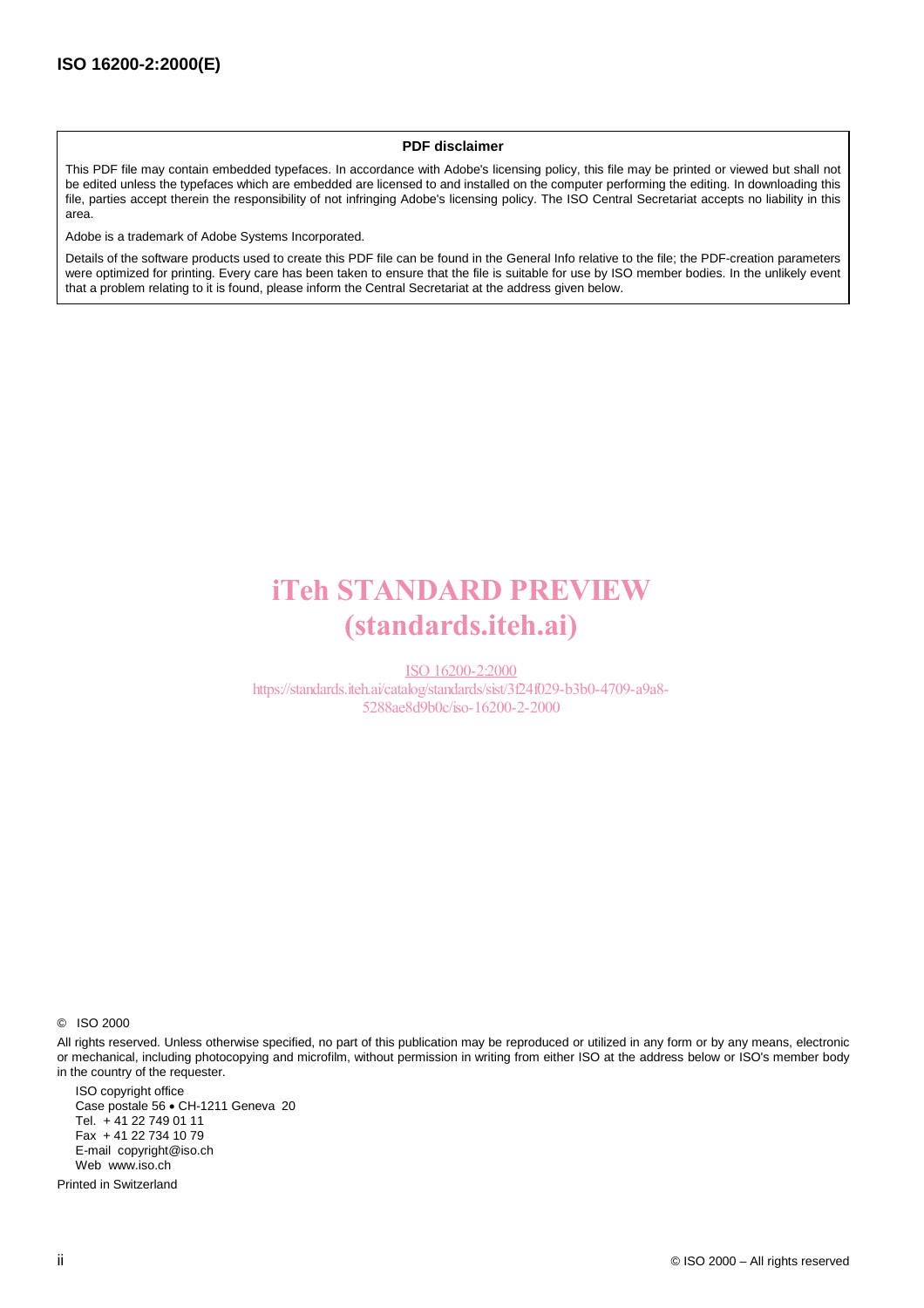# **Contents**

| 1            |                                                                                                                                                                                                                               |  |
|--------------|-------------------------------------------------------------------------------------------------------------------------------------------------------------------------------------------------------------------------------|--|
| 2            |                                                                                                                                                                                                                               |  |
| 3            |                                                                                                                                                                                                                               |  |
| 4            |                                                                                                                                                                                                                               |  |
| 5            |                                                                                                                                                                                                                               |  |
| 6            |                                                                                                                                                                                                                               |  |
| 7            |                                                                                                                                                                                                                               |  |
| 7.1<br>7.2   |                                                                                                                                                                                                                               |  |
| 7.3          |                                                                                                                                                                                                                               |  |
| 7.4          |                                                                                                                                                                                                                               |  |
| 8            |                                                                                                                                                                                                                               |  |
| 8.1<br>8.2   |                                                                                                                                                                                                                               |  |
| 8.3          |                                                                                                                                                                                                                               |  |
| 8.4          |                                                                                                                                                                                                                               |  |
| $\mathbf{9}$ |                                                                                                                                                                                                                               |  |
| 10           |                                                                                                                                                                                                                               |  |
| 11           | Storage and transport transport in the identity of the second and solution of the fourth of the second second second second second second second second second second second second second second second second second second |  |
| $12 \,$      |                                                                                                                                                                                                                               |  |
| 13           |                                                                                                                                                                                                                               |  |
|              |                                                                                                                                                                                                                               |  |
|              |                                                                                                                                                                                                                               |  |
|              |                                                                                                                                                                                                                               |  |
|              | Annex D (informative) Suppliers of charcoal-based organic vapour diffusive samplers21                                                                                                                                         |  |
|              |                                                                                                                                                                                                                               |  |
|              |                                                                                                                                                                                                                               |  |
|              |                                                                                                                                                                                                                               |  |
|              |                                                                                                                                                                                                                               |  |
|              |                                                                                                                                                                                                                               |  |
|              | Annex J (informative) Retention indices of selected VOCS on BP-1 and BP-10 phases27                                                                                                                                           |  |
|              |                                                                                                                                                                                                                               |  |
|              |                                                                                                                                                                                                                               |  |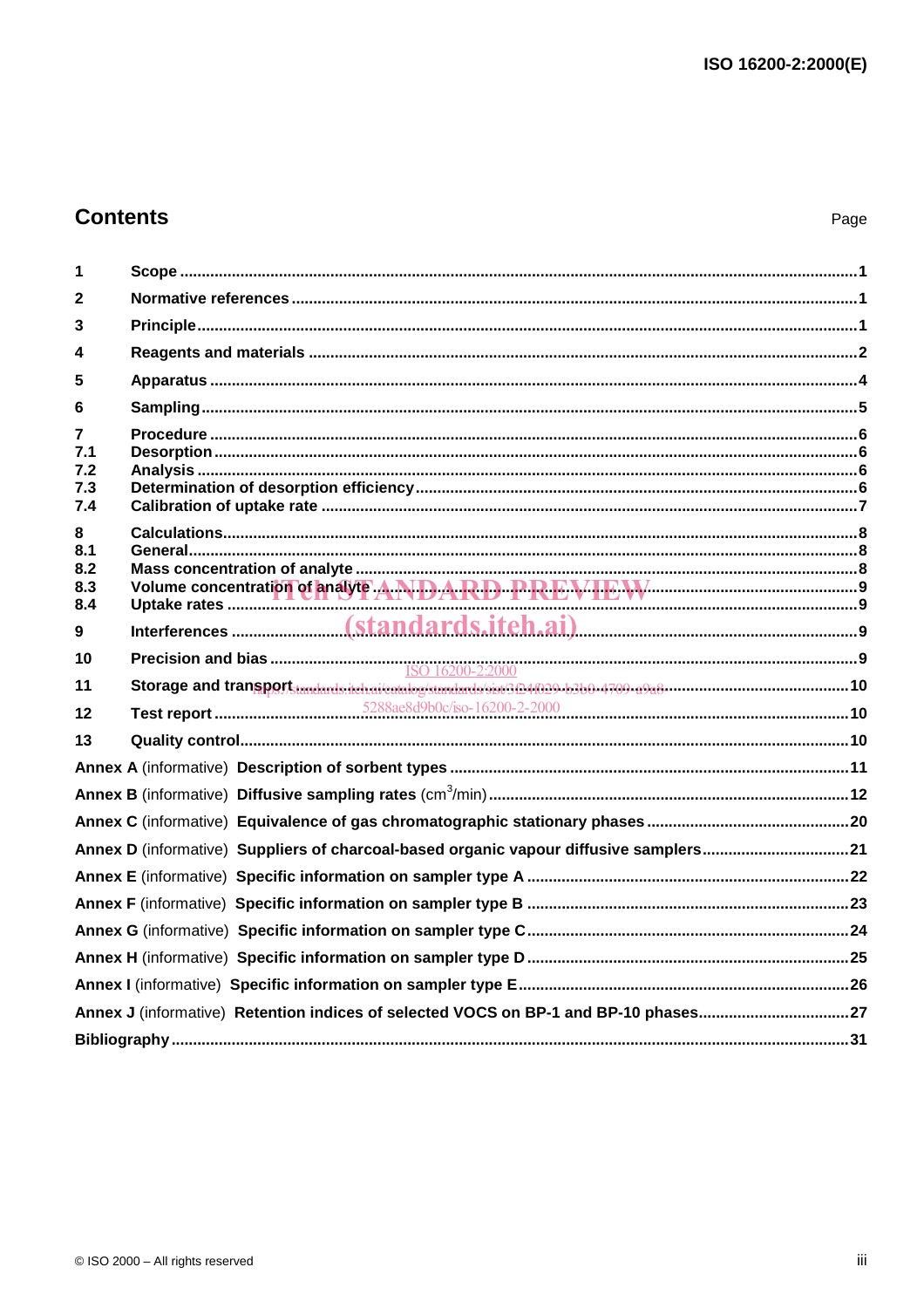# **Foreword**

ISO (the International Organization for Standardization) is a worldwide federation of national standards bodies (ISO member bodies). The work of preparing International Standards is normally carried out through ISO technical committees. Each member body interested in a subject for which a technical committee has been established has the right to be represented on that committee. International organizations, governmental and non-governmental, in liaison with ISO, also take part in the work. ISO collaborates closely with the International Electrotechnical Commission (IEC) on all matters of electrotechnical standardization.

International Standards are drafted in accordance with the rules given in the ISO/IEC Directives, Part 3.

Draft International Standards adopted by the technical committees are circulated to the member bodies for voting. Publication as an International Standard requires approval by at least 75 % of the member bodies casting a vote.

Attention is drawn to the possibility that some of the elements of this part of ISO 16200 may be the subject of patent rights. ISO shall not be held responsible for identifying any or all such patent rights.

International Standard ISO 16200-2 was prepared by Technical Committee ISO/TC 146, Air quality, Subcommittee SC 2, Workplace atmospheres.

ISO 16200 consists of the following parts, under the general title Workplace air quality — Sampling and analysis of<br>volatile organic compounds by solvent desorption/gas chromatography: volatile organic compounds by solvent desorption/gas chromatography:

Part 1: Pumped sampling method

(standards.iteh.ai)

 Part 2: Diffusive sampling method ISO 16200-2:2000 ds.iteh.ai/catalog/standards/sist/3f24f029-b3b0-4709-a9a8-

Annexes A to J of this part of ISO 16200 are for information only.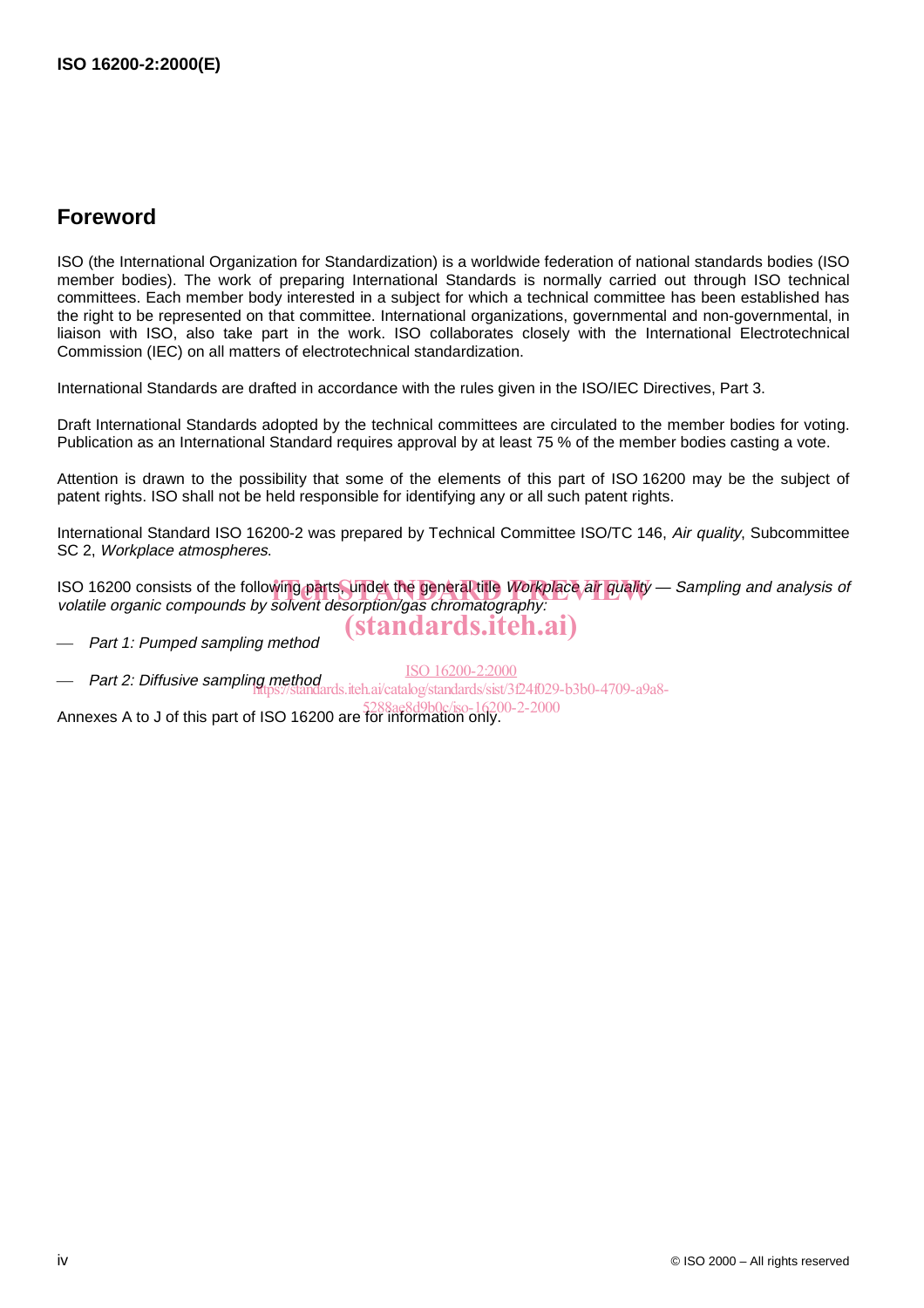# **Workplace air quality — Sampling and analysis of volatile organic compounds by solvent desorption/gas chromatography —**

# Part 2: **Diffusive sampling method**

# **1 Scope**

This part of ISO 16200 gives general guidance for the sampling and analysis of volatile organic compounds (VOCs) in air.

This part of ISO 16200 is applicable to a wide range of VOCs, including hydrocarbons, halogenated hydrocarbons, esters, glycol ethers, ketones and alcohols. A number of devices and sorbents are recommended for the sampling of these VOCs, each sorbent having a different range of applicability.

NOTE Activated coconut shell charcoal is frequently used. Very polar compounds may require derivatization; very low boiling compounds will only be partially retained by the sorbents and can only be estimated qualitatively. Semi-volatile bolling compounds will only be partially retained by the sorbents and can only<br>compounds will be fully retained by the sorbents, but may only be partially recovered.

This part of ISO 16200 is valid for the measurement of airborne vapours of VOCs in a concentration range of This part of 150 16200 is valid for the measurement  $q_1$  all points vapours of VOC<br>approximately 1 mg/m<sup>3</sup> to 1000 mg/m<sup>3</sup> individual organic for an exposure time of 8 h. https://standards.iteh.ai/catalog/standards/sist/3f24f029-b3b0-4709-a9a8-

The upper limit of the useful range is set by the sorptive capacity of the sorbent used and, subject to dilution of the 5288ae8d9b0c/iso-16200-2-2000analysed solution, by the linear dynamic range of the gas chromatograph column and detector or by the sample splitting capability of the analytical instrumentation used. The lower limit of the useful range depends on the noise level of the detector and on blank levels of analyte and/or interfering artefacts on the sampling devices or in the desorption solvent. Artefacts are typically sub-nanogram for activated charcoal, but higher levels of aromatic hydrocarbons have been noted in some batches.

# **2 Normative references**

The following normative documents contain provisions which, through reference in this text, constitute provisions of this part of ISO 16200. For dated references, subsequent amendments to, or revisions of, any of these publications do not apply. However, parties to agreements based on this part of ISO 16200 are encouraged to investigate the possibility of applying the most recent editions of the normative documents indicated below. For undated references, the latest edition of the normative document referred to applies. Members of ISO and IEC maintain registers of currently valid International Standards.

EN 838:1995, Workplace atmospheres — Diffusive samplers for the determination of gases and vapours — Requirements and test methods.

EN 1540, Workplace atmospheres — Terminology.

# **3 Principle**

Diffusive samplers consist of a sorbent separated from ambient air by some form of diffusion resistance, commonly a controlled air gap and draught shield. The diffusive sampler (or samplers) is exposed to air for a measured time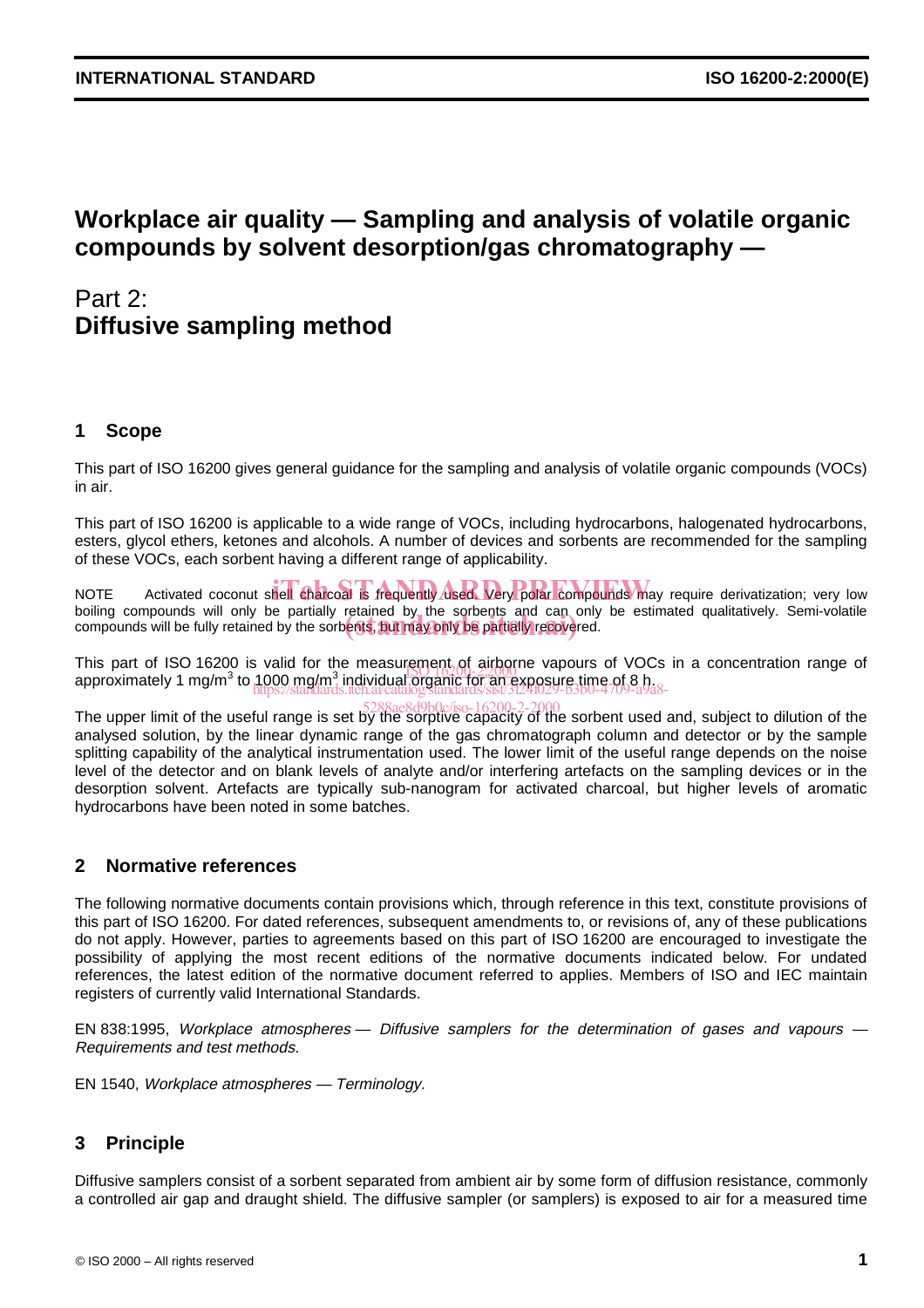period. The rate of sampling is determined by prior calibration in a standard atmosphere (see 7.4). Volatile organic compounds migrate into the sampler by diffusion and are collected on the sorbent, normally activated carbon. The collected vapour is desorbed by a solvent, typically carbon disulfide, and the solution is analysed with a gas chromatograph equipped with a flame ionization detector, mass spectrometer or other selective detector.

# **4 Reagents and materials**

During the analysis, use only reagents of recognized analytical reagent grade.

#### **4.1 Volatile organic compounds**

A wide range of VOCs are required as reagents for calibration purposes.

#### **4.2 Desorption solvent**

The desorption solvent, commonly carbon disulfide, should be of chromatographic quality. It shall be free from compounds co-eluting with the substances of interest. Check the purity of each new batch of solvent.

NOTE Carbon disulfide is normally recommended for the desorption of non-polar compounds from activated carbon. For polar compounds and mixtures of polar and non-polar compounds, there is no ideal universal desorption solvent. Dichloromethane, methanol, higher alcohols, dimethylformamide and acetonitrile have been used as eluants, either singly or mixed with each other or carbon disulfide. Dichloromethane may cause corrosion in the flame ionization detector.

The use of carbon disulfide desorption solvent can result in problems when polar analytes are collected from humid The use of canoni disulfule desorption solvent can result in problems when polar analyties are collected from humid<br>atmospheres. Polar analytes may be soluble in a water phase which forms following desorption with carbon disulfide when sufficient water is collected with the sample. A desorption solvent modifier shall be present at a disulfide when sufficient water is collected with the sample. A desorbing solvent modifier shall be present at a<br>sufficient concentration to result in a homogeneous solution in desorbed samples; dimethylformamide may be suitable for this purpose.

#### **4.3 Sorbents**

ISO 16200-2:2000 https://standards.iteh.ai/catalog/standards/sist/3f24f029-b3b0-4709-a9a8- 5288ae8d9b0c/iso-16200-2-2000

#### **4.3.1 Activated charcoal**

A particle size of 0,35 mm to 0,85 mm is recommended. Before packing the samplers, the charcoal shall be heated in an inert atmosphere, e.g. high-purity nitrogen, at approximately 600 °C for 1 h. To prevent recontamination of the charcoal, it shall be kept in a clean atmosphere during cooling to room temperature, storage and loading into the samplers. Samplers prepacked by the manufacturer with pre-conditioned charcoal are also available and require no further conditioning.

NOTE 1 Activated charcoal is usually processed from coconut shells. Some manufacturers recommend synthetic carbons as alternatives to charcoal of biological origin (see annexes A and B).

NOTE 2 The sorptive capacity and desorption efficiency of different batches of activated charcoal may vary. Commercial samplers, if used, should be purchased from the same batch and in sufficient number to provide consistent performance for a definite period of time.

#### **4.3.2 Other sorbents**

Sorbents other than charcoal may be used for certain applications (see annex B).

NOTE A description of sorbent types is given in annex A. Equivalent sorbents may be used.

#### **4.4 Calibration standards**

#### **4.4.1 General**

Calibration blend solutions are required in order to compare the concentrations of desorbed solutions (7.2) with those calibration standards in the gas chromatographic analysis. Such solutions should be prepared in a way that is traceable to national standards.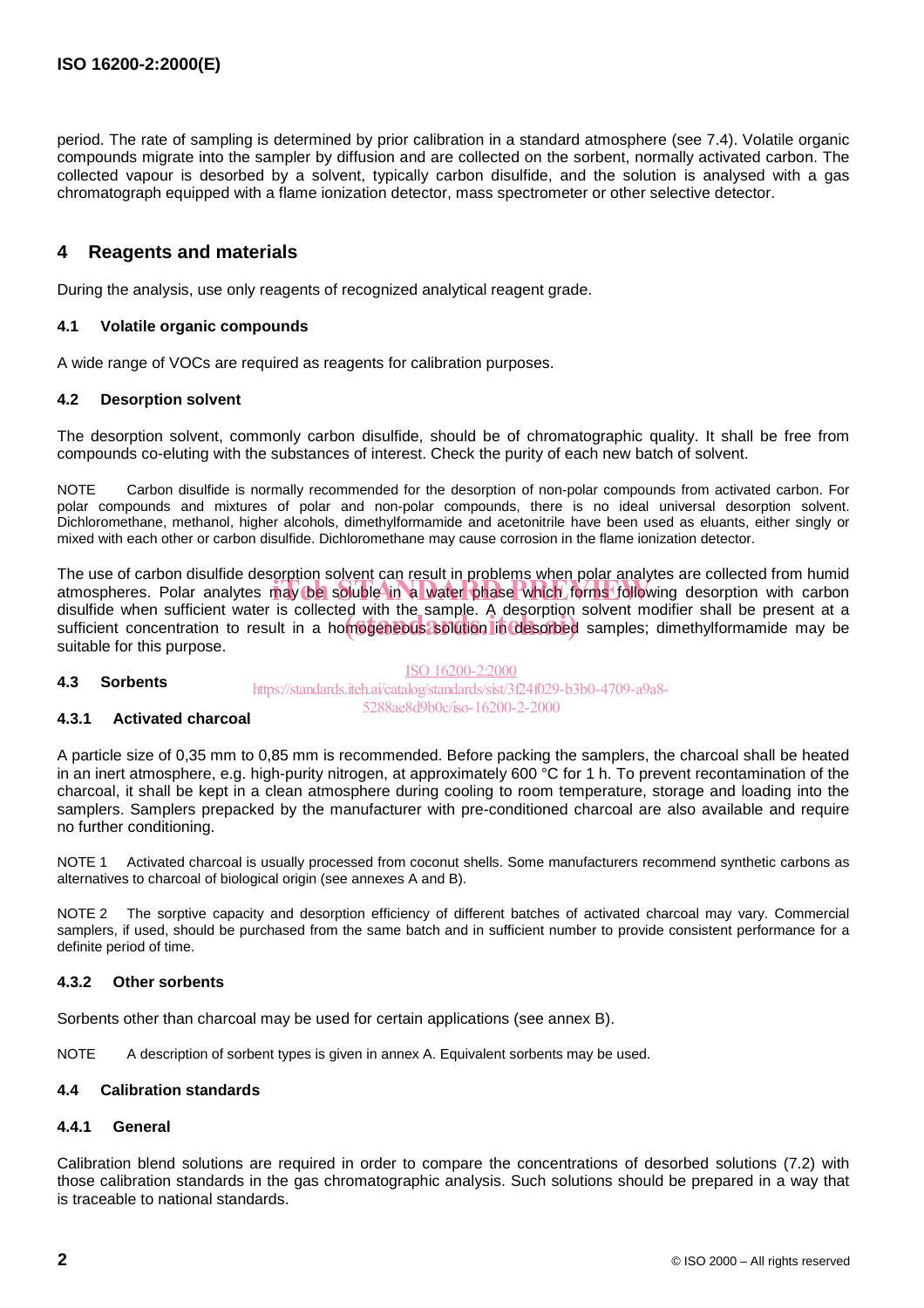An internal standard, for example trifluorotoluene or 3-bromofluorobenzene, is optional. If used, it should not interfere with the compounds of interest and it should not be removed from the elution solvent by the sorbent. In the context of this method, the purpose of the internal standard is to correct for small variations in the injection volume. The use of an internal standard as a surrogate to correct for desorption efficiency (e.g. n-propyl acetate in the analysis of n-butyl acetate) is not recommended. Desorption efficiency should be determined directly with the compounds of interest (7.3).

Storage times for calibration solutions vary according to application. Typically, carbon disulfide dilutions should be prepared fresh weekly, or more frequently if evidence is noted of decomposition or evaporation.

NOTE In the analysis of complex mixtures, calibration blends of the pure compounds may be prepared before dilution with the elution solvent. Examples of three calibration blends are listed here. These have been used in the analysis of mixed solvents in paints, thinners, adhesives, cleaning fluids and miscellaneous commercial products. The components are arranged to give resolved peaks on both BP-1 and BP-10 phases<sup>1)</sup>. Other blends may be more appropriate on different columns or in other applications.

- a) Blend 1 consists of: n-hexane, n-heptane, n-octane, n-decane, n-undecane, n-dodecane, benzene, toluene, o-xylene, pxylene, n-propylbenzene, isopropylbenzene, o-ethyltoluene, <sup>m</sup>-ethyltoluene, p-ethyltoluene, 1,2,4-trimethylbenzene, 1,3,5 trimethylbenzene, n-propyl acetate, n-butyl acetate, isobutyl acetate, butoxyethyl acetate.
- b) Blend 2 consists of: isopropanol, isobutanol, n-butanol, 1-methoxy-2-propanol, butoxyethanol, toluene, ethylbenzene, 1,2,3-trimethylbenzene, ethyl acetate, ethoxyethyl acetate.
- c) Blend 3 consists of: acetone, 2-butanone, 4-methylpentan-2-one, cyclohexanone, 2-methylcyclohexanone, 3-methylcyclohexanone, 4-methylcyclohexanone, isopropyl acetate, n-nonane, toluene.

IN the above examples, calibration blends 1-3 are stable for at least one year when stored in dark glass bottles with polytetrafluoroethylene (PTFE)-lined screw-caps at less than 4 °C. iteh.ai)

# **4.4.2 Solution containing approximately 10 mg/ml of each liquid component** ISO 16200-2:2000

Weigh 1 g of the substance or substandards tel air at leg standards/sist/3f24f029-b3b0-4709-a9a8-<br>Weigh 1 g of the substance or substances of interest into a 100 ml volumetric flask, starting with the least volatile substance. Make up to 100 ml with desorption solvent (4.2), stopper and shake to mix.

#### **4.4.3 Solution containing approximately 1 mg/ml of liquid components**

Introduce 50 ml of desorption solvent into a 100 ml volumetric flask. Add 10 ml of solution 4.4.2. Make up to 100 ml with desorption solvent, stopper and shake to mix.

#### **4.4.4 Solution containing approximately 100 g/ml of each liquid component**.

Weigh 10 mg of the substance or substances of interest into a 100 ml volumetric flask, starting with the least volatile substance. Make up to 100 ml with desorption solvent (4.2), stopper and shake to mix.

#### **4.4.5 Solution containing approximately 10 g/ml of liquid components**

Introduce 50 ml of desorption solvent into a 100 ml volumetric flask. Add 10 ml of solution 4.4.4. Make up to 100 ml with desorption solvent, stopper and shake to mix.

#### **4.4.6 Solution containing approximately 1 mg/ml of gas components**

For gases, e.g. ethylene oxide, a high level calibration solution may be prepared as follows. Obtain pure gas at atmospheric pressure by filling a small plastic gas-bag from a gas cylinder. Fill a precision 1 ml gas-tight syringe

<sup>&</sup>lt;sup>1</sup>) BP-1 and BP-10 are examples of suitable products available commercially. This information is given for the convenience of users of this part of ISO 16200 and does not constitute endorsement by ISO of these product. Equivalent products may be used if they can be shown to lead to the same results. Annex C gives a non-exclusive list of products that are believed to be equivalent.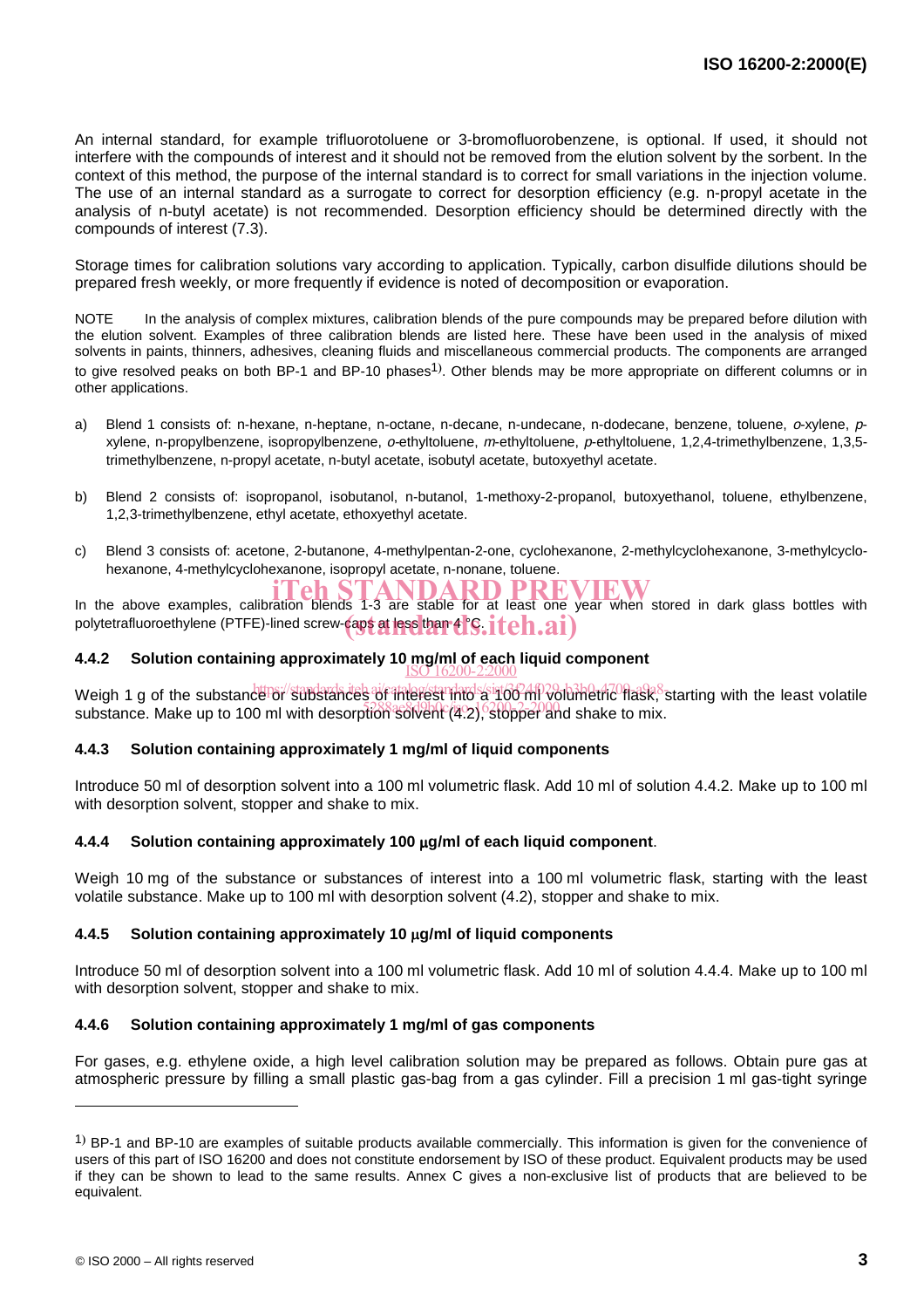(5.5) with 1 ml of the pure gas and close the valve of the syringe. Using a septum vial of suitable capacity, add 2 ml desorption solvent and close with the septum cap. Insert the tip of the syringe needle through the septum cap into the desorption solvent. Open the valve and withdraw the plunger slightly to allow the desorption solvent to enter the syringe. The action of the gas dissolving in the desorption solvent creates a vacuum, and the syringe fills with solvent. Return the solution to the flask. Flush the syringe twice with the solution and return the washings to the flask. Calculate the mass of gas added using the gas laws, i.e. 1 mole of gas at STP occupies 22,4 l.

#### **4.4.7 Solution containing approximately 10 g/ml of gas components**

For gases, e.g. ethylene oxide, a low level calibration solution may be prepared as follows. Obtain pure gas at atmospheric pressure by filling a small plastic gas-bag from a gas cylinder. Fill a precision 10 ul gas-tight syringe (5.5) with 10 ul of the pure gas and close the valve of the syringe. Using a septum vial of suitable capacity, add 2 ml desorption solvent and close with the septum cap. Insert the tip of the syringe needle through the septum cap into the desorption solvent. Open the valve and withdraw the plunger slightly to allow the desorption solvent to enter the syringe. The action of the gas dissolving in the desorption solvent creates a vacuum, and the syringe fills with solvent. Return the solution to the flask. Flush the syringe twice with the solution and return the washings to the flask. Calculate the mass of gas added using the gas laws, i.e. 1 mole of gas at STP occupies 22,4 l.

#### **4.5 Calibration blend atmospheres** (for 4.6 and 7.4)

Prepare standard atmospheres of known concentrations of the compound(s) of interest by a recognized method. See for example ISO 6141, ISO 6145 and ISO 6349 [1-3]. If the procedure is not applied under conditions that will allow the establishment of full traceability of the generated concentrations to primary standards, confirm the delivered concentrations using an independent procedure .

# **4.6** Standards for desorption efficiency (for 7.3) DARD PREVIEW

Prepare standards by exposure of the samplers to the Istandard atmosphere (4.5) for an accurately known time. After exposure, remove and seal the samplers.

## ISO 16200-2:2000

If the generation of standard atmospheres. is not practicable, the standards may be prepared by a liquid spiking procedure, provided that the accuracy of the spiking technique is established by using procedures giving spiking levels traceable to primary standards of mass and/or volume, or is confirmed by an independent procedure. This is the procedure usually recommended by manufacturers; follow the manufacturer's guidance for specific instructions. These will vary significantly with the sampler type, and some examples are given in annexes E to J. In principle, load the devices by injecting aliquots of standard solutions (4.4) of accurately known mass or volume at three or more levels onto clean samplers, seal the samplers and leave to equilibrate.

# **5 Apparatus**

Ordinary laboratory apparatus and the following.

## **5.1 Diffusive samplers.**

A number of solvent-desorption diffusive samplers are available commercially. Information on available devices is given in annex D and information of available sorbent types in given in annex A. Manufacturer-supplied data on the characteristics of some typical sampler types are given in annexes E to J.

NOTE Self-packed samplers should not be used unless they can be shown to have reproducible and constant sampling rates.

The desorption efficiency (*D*) for each batch of samplers shall be checked by one of the methods described in 4.6 and 7.3.

Some diffusive samplers have a back-up section, which can be used as a check on overload of the sampling section.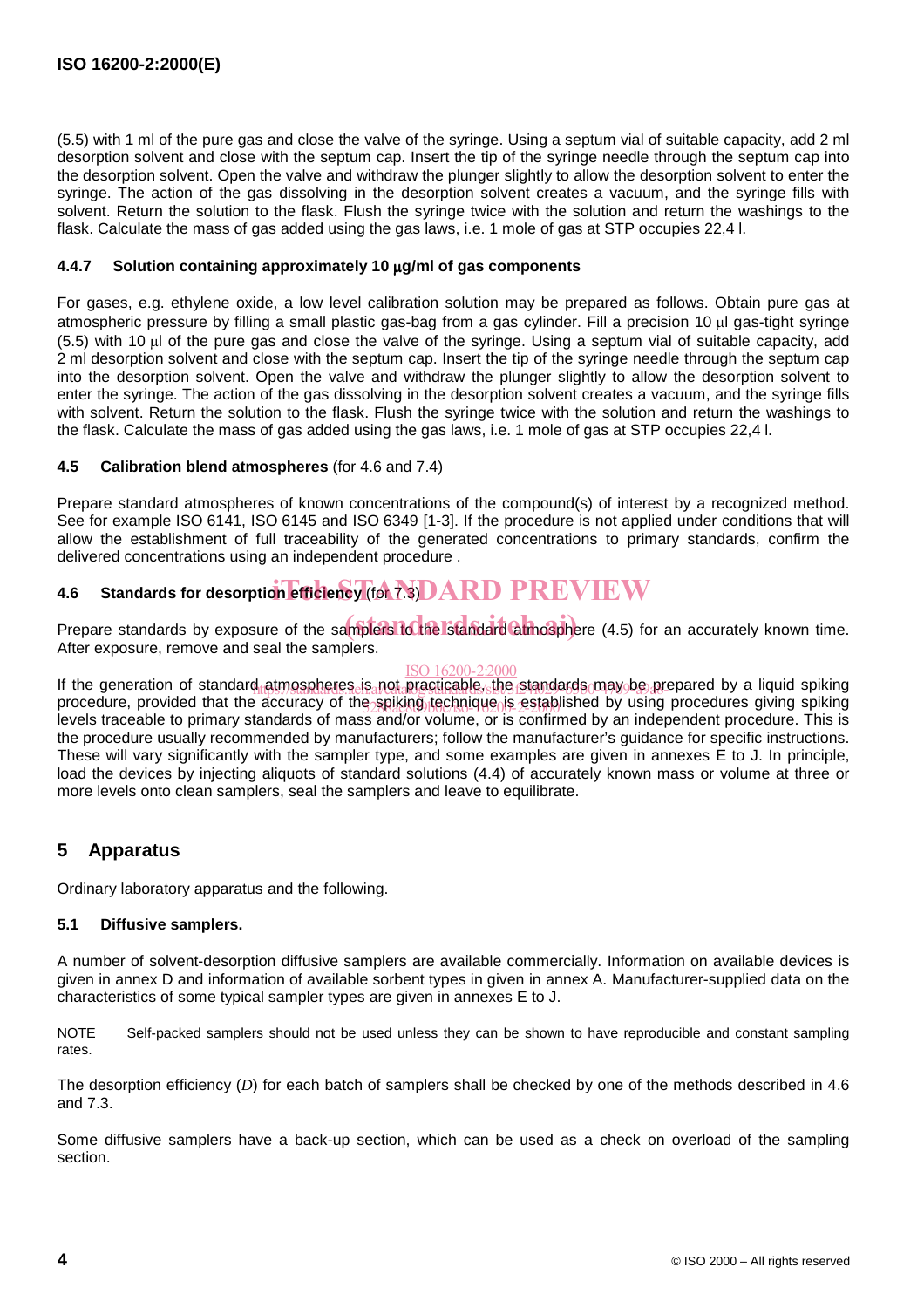**5.2 Gas chromatograph,** fitted with a flame ionization (FID), photoionization detector, mass spectrometric or other suitable detector, capable of detecting an injection of 0,5 ng toluene, with a signal-to-noise ratio of at least 5:1.

NOTE Dichloromethane may cause corrosion in the FID of some instruments.

The gas chromatograph column shall be capable of separating the analytes of interest from other components. Examples of suitable choices are 50 m x 0,22 mm fused silica columns with BP-1 or BP-10 stationary phases. A typical film thickness is in the range 0.5 um to 2.0 um. Typical operating conditions for these columns might be temperature programming from 50 °C to 200 °C at 5 °C/min with a carrier gas flowrate of 0,7 ml/min to 0,8 ml/min helium. Annex C gives a list of equivalent phases.

#### **5.3 Autosampler.**

Autosamplers are commercially available with liquid-chilled sample trays, suitable for the analysis of volatile solvents.

#### **5.4 Volumetric glassware.**

Precision volumetric flasks of an accurately known volume, to be used for the preparation of calibration blend solutions (4.4). These should be obtained from suppliers issuing certificates of calibration traceable to primary standards or be traceably calibrated in the laboratory by weighing of the solvent(s) applied.

#### **5.5 Syringes** (for 4.4.6 and 4.4.7).

Precision gas-tight syringes of accurately known volumes of 1,0 ml and 10 M, readable to 0,01 ml and 0,1 µl respectively. (standards.iteh.ai)

## **6 Sampling**

#### ISO 16200-2:2000

#### https://standards.iteh.ai/catalog/standards/sist/3f24f029-b3b0-4709-a9a8-

Select a diffusive sampler appropriate for the compound or mixture to be sampled. Guidance on the availability of suitable samplers is given in 5.1. Annex B gives information on the availability of manufacturer-supplied diffusive uptake rates for a range of VOCs and, where appropriate, any special conditions, e.g. a variation from the basic device design. If a device is not listed for a particular VOC, it will be necessary to calibrate the device according to 7.4.

Follow the manufacturer's guidance for specific sampling instructions. These will vary significantly with the sampler type, and some examples are given in annexes E to J. In principle, any protective cover is removed before the diffusive sampler is exposed to the target atmosphere, and the sampler is re-sealed again at the end.

When intended for personal sampling, mount the sampler in the breathing zone as defined in accordance with EN 1540. When used for fixed-location sampling, choose a suitable sampling site. In either case, the sampler should have unrestricted access to the sampled atmosphere, i.e. it should not be obscured by the wearer's clothing or other objects.

NOTE Some designs of diffusive sampler are affected by air velocity. See 7.4 for details.

The exposure time recommended for the VOCs covered by this part of ISO 16200 is normally 8 h for workplace monitoring. If the maximum exposure time recommended is less than 8 h, this is indicated in annex B. Sampling over shorter periods is possible, down to 30 min for workplace monitoring, but the limits of the measurable concentration range increase accordingly. For example, for a 4-h sampling period, the concentration range is approximately 2 mg/m $^3$  to 2 000 mg/m $^3$ .

Samplers should be uniquely labelled. Solvent-containing paints and markers or adhesive labels should not be used to label the samplers.

Record air temperature and barometric pressure periodically during sampling if it is desired either to express concentrations reduced to specific conditions (8.2) or to express concentrations as volume fractions (8.3).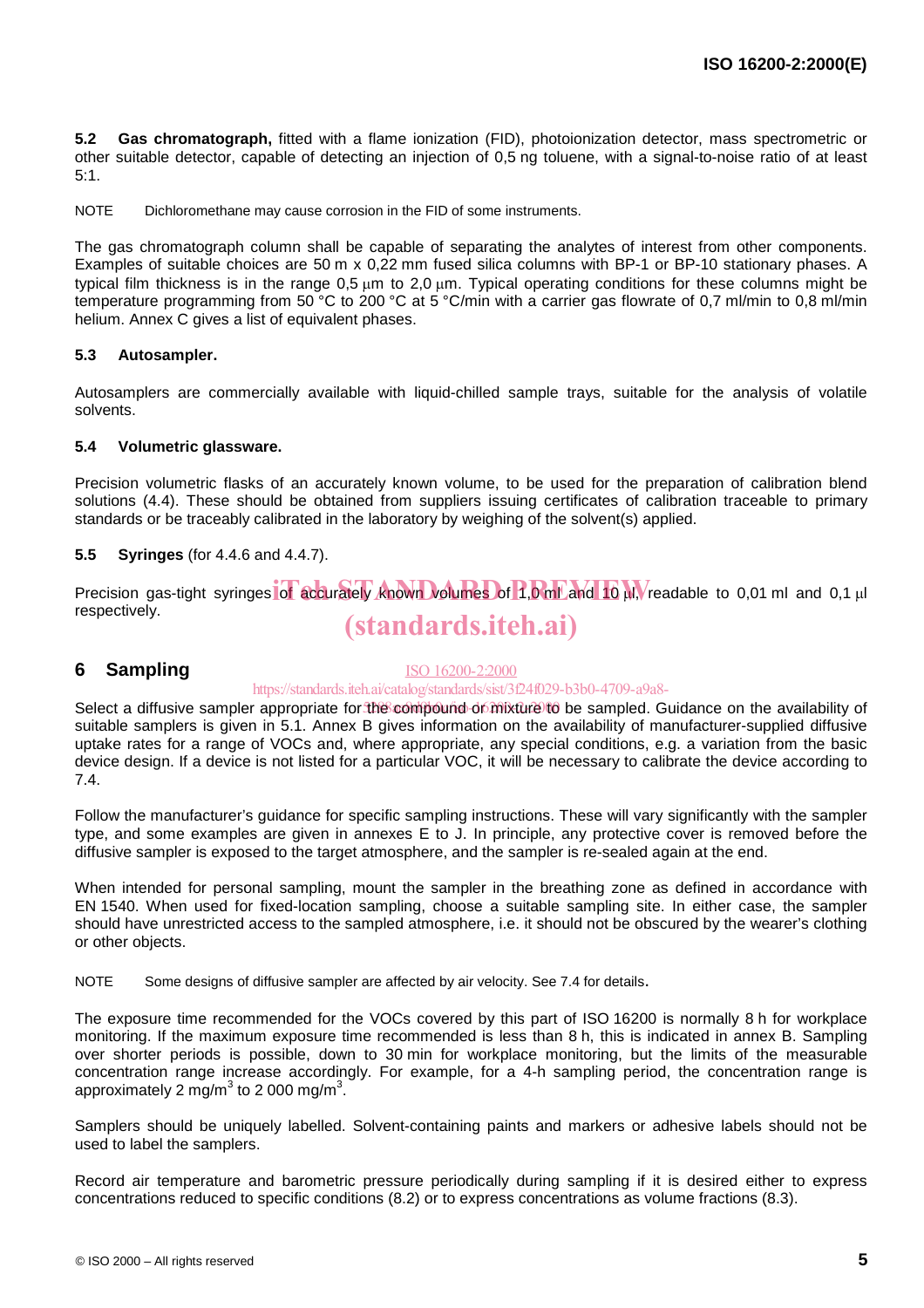Field blanks should be prepared by using samplers identical to those used for sampling and subjecting them to the same handling procedure as the samples except for the actual period of sampling. Label these as blanks.

# **7 Procedure**

**CAUTION — This part of ISO 16200 does not purport to address all of the safety concerns, if any, associated with its use. It is the responsibility of the user of this part of ISO 16200 to establish appropriate health and safety practices and determine the applicability of regulatory limitations prior to use.**

## **7.1 Desorption**

If samples are not to be analysed within 8 h, they shall be placed in a clean, uncoated, sealed metal or glass container.

In each case, carry out the desorption in a clean atmosphere in a fume hood. Desorb the sample blanks in the same way as the samples.

Follow the manufacturer's guidance for specific desorption instructions. These will vary significantly with the sampler type, and some examples are given in annexes D to H. In principle, the collected VOC is extracted from the sorbent (4.3) with a suitable solvent (4.2). In some cases, the desorption is done without disassembling the device; in others, the sorbent is removed and desorbed in a separate vessel.

If there is a back-up section of sorbent, this should be desorbed separately.

**ITER IN STANDARD PREVIEW**<br>NOTE In some circumstances, a higher *D* may be obtained with ultrasonic extraction as opposed to mechanical shaking.

# **7.2 Analysis**

Set up the gas chromatograph for the analysis pf volatile organic compounds. A variety of chromatographic columns may be used for the analysis of these compounds (see 5.2). The choice will depend largely on which compounds, if any, are present that might interfere in the chromatographic analysis. fabn./for.ine\_analysis\_of\_yolatile\_organic\_compounds.\_A\_va<br>https://standards.iteh.a/catalog/standards/sist/3f29-b2b0-4709-a9a8-

(standards.iteh.ai)

Inject a known fixed volume (1 µl to 5 µl) of each standard solution (4.4) into the gas chromatograph. A standardized injection technique should be used so that repeatable peak heights or areas are obtained. Typically, for a series of replicate injections, the relative standard deviation should be better than  $\pm 2\%$ .

NOTE Autosamplers normally achieve better than  $\pm$  1 %.

Inject the same fixed volume of solution from the desorbed sample into the gas chromatograph. Read from the calibration graph the concentration of the analyte in the desorbed sample. Analyse the sample blank and the samples used to determine desorption efficiency in the same way.

Correspondence of retention time on a single column should not be regarded as proof of identity. The retention indices of about 160 VOCs on BP-1 and BP-10 phases are given in annex K. They are a useful guide to elution order on these phases or their near equivalent, but are not definitive, since exact values depend on temperature programme, carrier flowrate and other factors.

If a back-up section contains more than 10 % of the sample, discard the sample as unreliable.

## **7.3 Determination of desorption efficiency**

The desorption efficiencies (*D*) of VOCs can vary with the type and batch of sorbent used. Thus it is necessary for each type of sorbent and for each analyte to determine *D* over the sample concentration range. Samples are prepared as described in 4.6 and analysed as described in 7.2. Prepare at least three samples at each load level. *D* is then the amount recovered divided by the amount applied.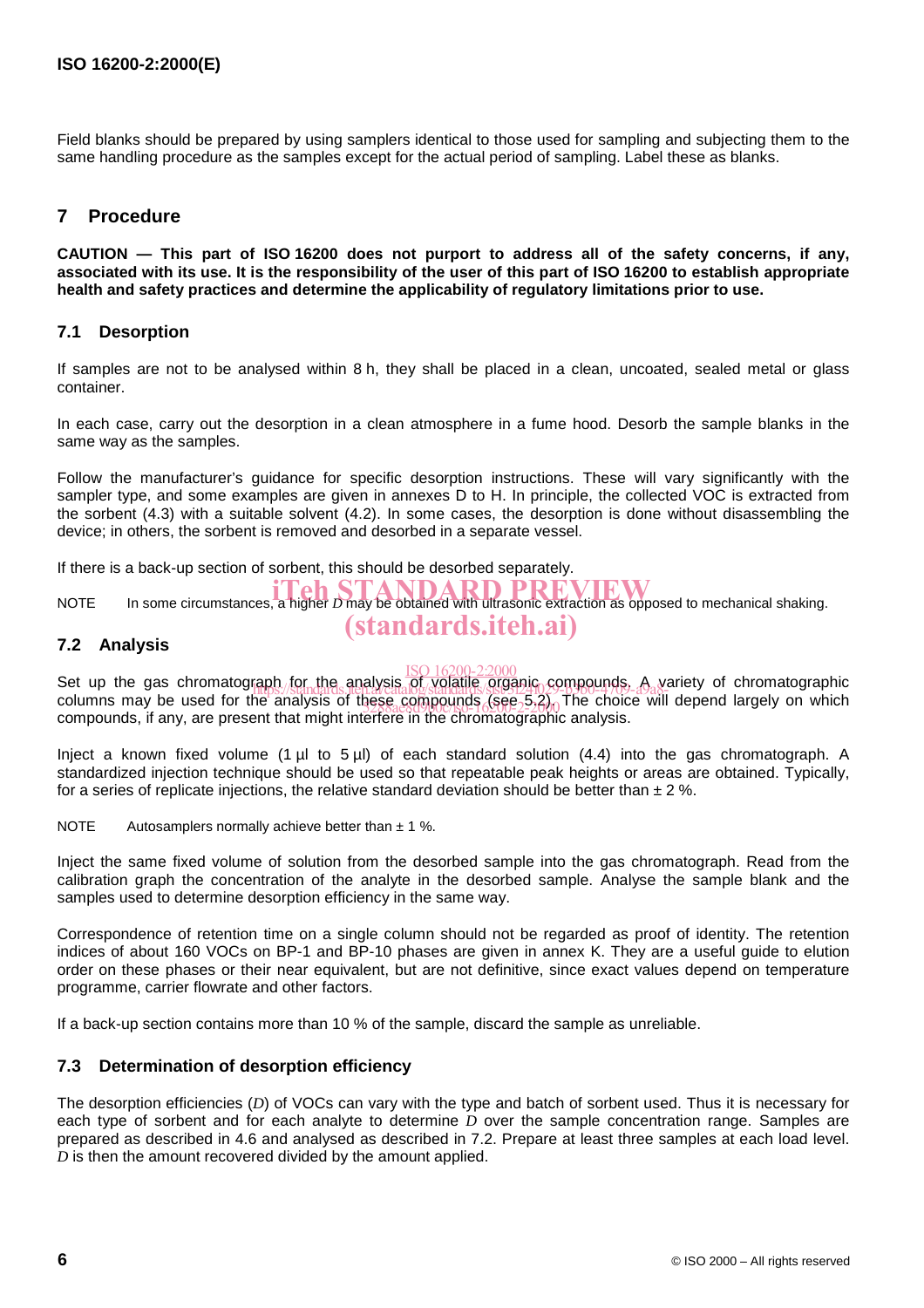Alternatively to the liquid spiking procedure (4.6), the phase-equilibrium method may be applied, in which accurately known volumes of standard solutions are added to unused blank samplers with the difference in concentration before and after addition being determined.

If the desorption efficiency data can be shown to be a homogeneous set, e.g. by applying the Bartlett test, then *D* is given by the pooled mean. Otherwise the data should be examined to determine whether it can be modelled using a smooth non-linear equation, with *D* increasing with the ratio of analyte mass to sorbent mass. In such cases, *D* can be estimated using this curve.

If the *D* at the load level is less than 0,75 (75 %), a sample result corresponding to that level should be discarded (but see note 2).

NOTE 1 Indicative values of *D* for single compounds may be obtained from the manufacturer. Actual values should always be determined at the time of analysis. The desorption efficiency will vary with the mass loading of compound on the sorbent tube; the variation is usually significant where the average value is below 90 %.

NOTE 2 Where mixtures of non-polar analytes are desorbed with pure carbon disulfide, the mutual concentration effect on *D* is generally negligible. If the composition of a mixture of polar and non-polar analytes is known approximately, *D* values should be established with a similar mixture. It may not be possible to achieve greater than 75 % *D* for all components of such a mixture with a single desorption solvent. Provided that it can be established that the *D* is consistent and that no better solvent has been found, then a compromise is acceptable, although where possible, the taking of a second sample and optimizing desorption conditions for both polar and non-polar analytes is preferred.

NOTE 3 The liquid spiking and phase-equilibrium methods may not take account of high humidity at the time of sampling. Adsorbed water vapour is a factor which can be simulated by addition of water to the sorbent. This should be investigated when sampling water-soluble compounds from atmospheres of high humidity.

NOTE 4 The phase-equilibrium method may give rise to incorrect values for *D* [4-7].

## **7.4 Calibration of uptake rate**

## ISO 16200-2:2000

(standards.iteh.ai)

Diffusive uptake rates for<sub>h</sub>some<sub>a</sub>typical samplers<sub>g</sub>are given in annex B<sub>3b</sub>Data on approximately 200 compounds have been compiled from the manufacturers'slatest sources available [8-13]. Unless otherwise specified, rates are appropriate for standard conditions (25 °C and 101 kPa). Some rates already include an allowance for desorption efficiency. Uptake rates listed as type C evaluation were calculated by the manufacturers using geometric constants and diffusion coefficients either known experimentally [14] or estimated from empirical equations [15-18].

If an uptake rate for a particular compound or device is not available, it shall be determined experimentally. Expose samplers for a measured time to a calibration blend atmosphere (4.4.8) containing the compound or compounds of interest. The concentrations and times of exposure should be typical of the intended use of the sampler, Analyse the samplers according to 7.2 and calculate the diffusive sampling rate as mass collected per unit concentration per unit time. Equation (7) can then be used to convert the value to cubic centimetres per minute (cm<sup>3</sup>/min). Full details of an appropriate procedure to be followed are given in EN 838.

The uptake rate of samplers is not significantly affected by air movement, provided the air velocity exceeds a threshold value which depends on design. Generally, air velocities greater than 0,1 m/s are sufficient for the samplers described in annexes E to J. Other samplers may have different characteristics [19]. Manufacturer documentation should be consulted for any specific recommendations.

For an ideal diffusive sampler, the dependence of *U* on absolute temperature and pressure is governed by that of the diffusion coefficient, *D'*, of the analyte. The latter dependence is given by:

$$
D' = f(T^{n+1}, P^{-1})
$$
 (1)

with  $0.5 < n < 1.0$ .

Hence, the dependence of U, expressed in units of cubic centimetres per minute or equivalent is:

 $U = f(T^{n+1}, P^{-1})$  (2)